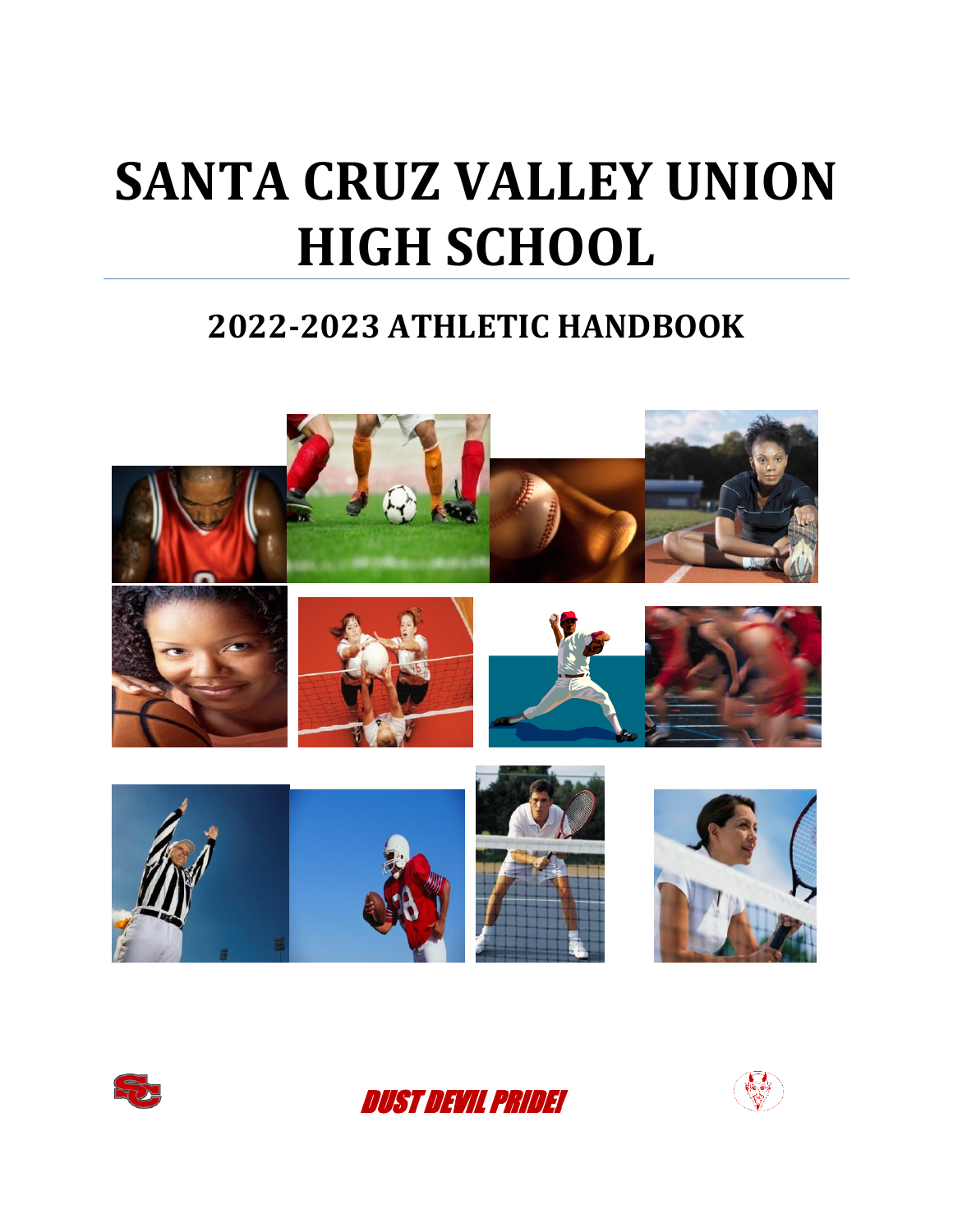### **TABLE OF CONTENTS**



 $GO - FIGHT - WIN$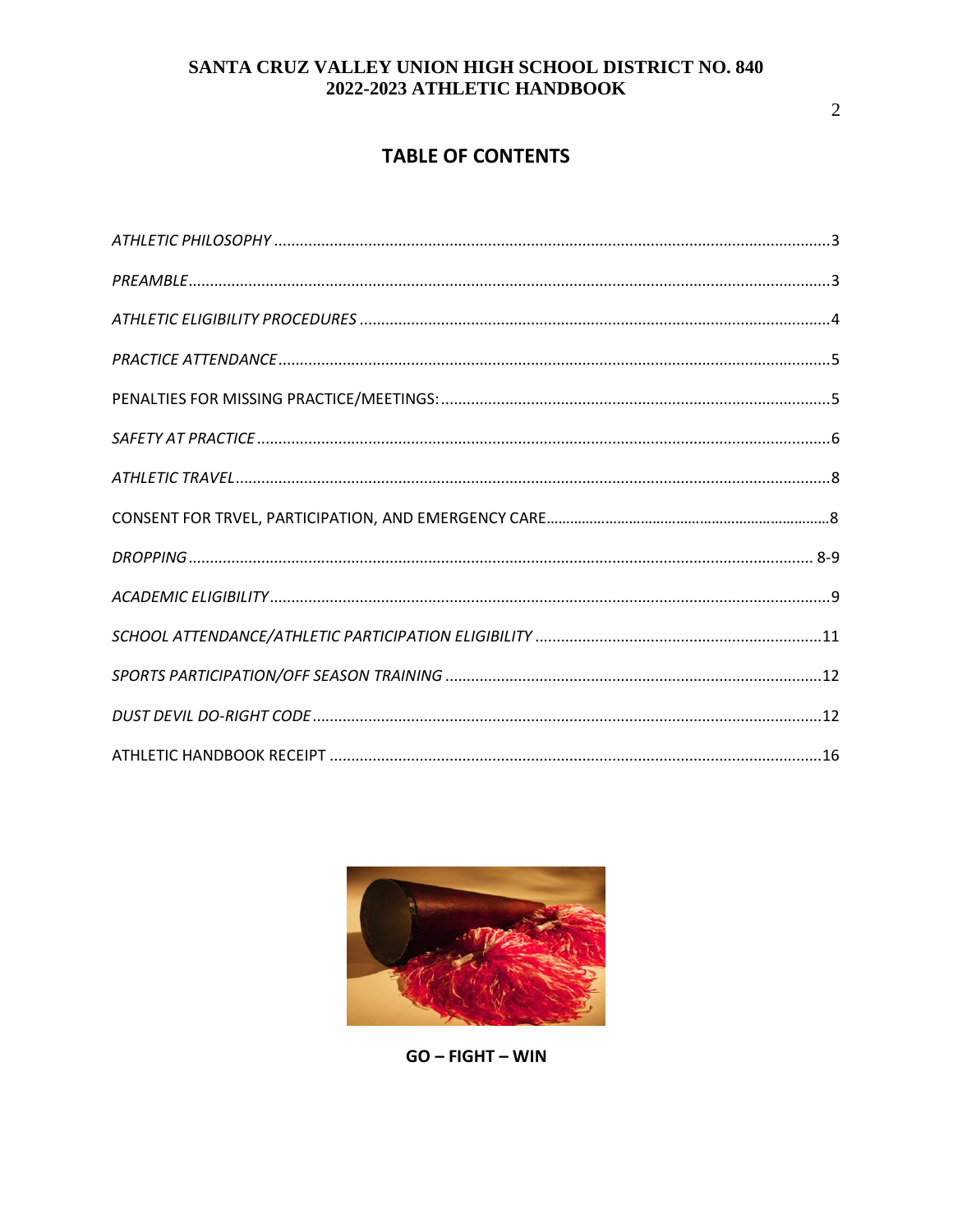#### *ATHLETIC PHILOSOPHY*

<span id="page-2-0"></span>The purpose of the Santa Cruz Valley Union High School athletic program is to assist in the development of the physical, social, mental, and emotional well being of the student. It is the intent of the Santa Cruz Valley Union High School to:

- Provide a first class athletic program that encourages participation of all students, and
- To continue to build Dust Devil Pride that leads to a winning tradition.

While it is understood that winning is the reward for excellence, it is also emphasized that winning must be done with integrity and good sportsmanship to effectively develop worthwhile character traits in the participants. More importantly we believe that the underlying goal of the athletic program is that participation in athletics is an excellent method to prepare our students to be positive citizens and leaders in our school and community both now and in the future.

## အာလ

"The 5 Ss of sports training are: stamina, speed, strength, skill, and spirit; but the greatest of these is spirit."

*Ken Doherty* 

## **SOCT**

#### *PREAMBLE*

<span id="page-2-1"></span>Representing Santa Cruz Valley Union High School in interscholastic athletics is a privilege and not a right. Students who choose to participate in interscholastic athletics are expected to represent the highest ideals of character by exemplifying good scholarship, trustworthiness, respect, responsibility, fairness, caring, citizenship and sportsmanship which includes abstaining from the use of tobacco, alcohol, and drugs.

As Dust Devil student athletes you are expected to conduct yourself as a "Person of Character" *AT ALL TIMES AND PLACES* in a manner that reflects credit upon you, your family, your team, your school and your community.

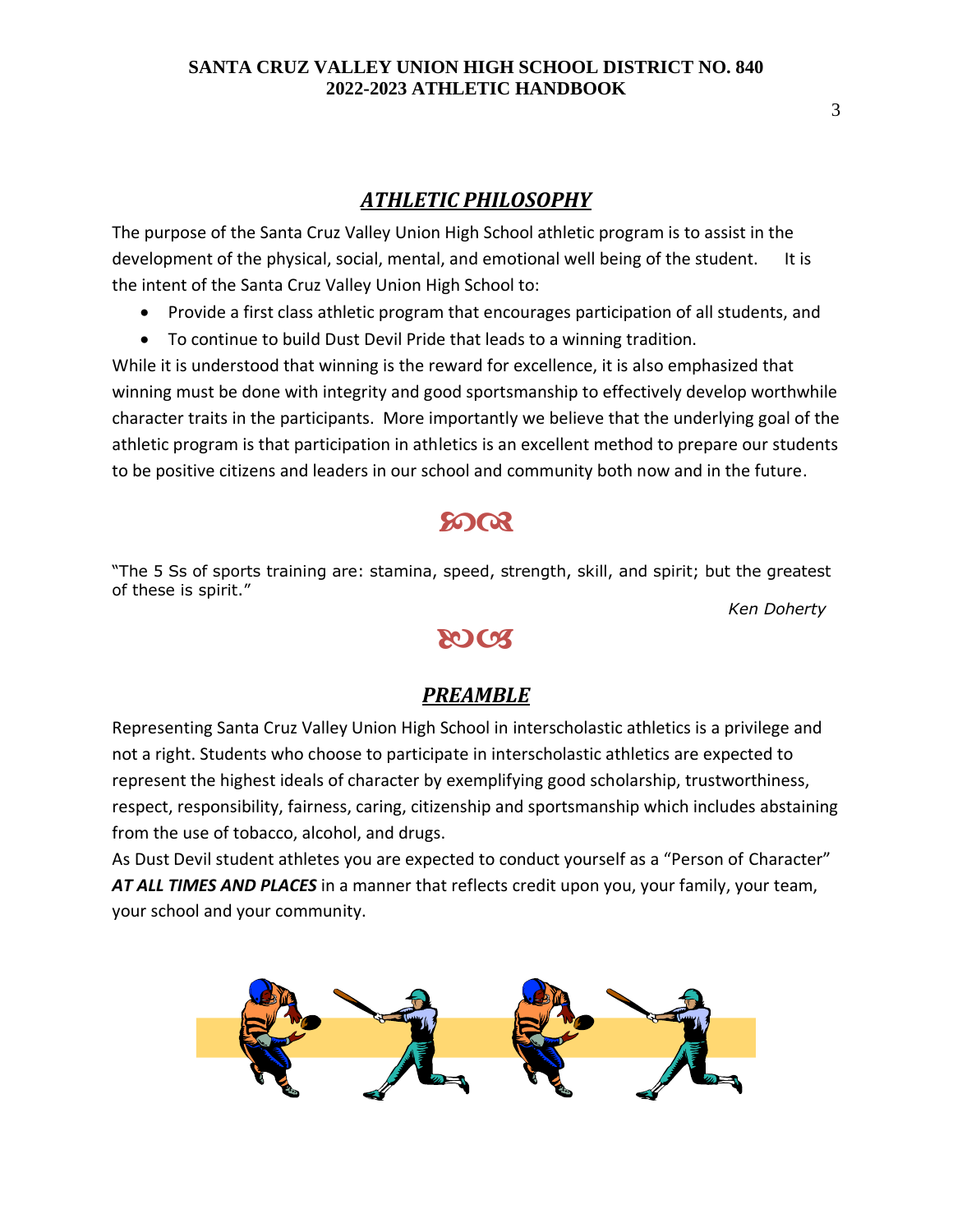#### **A Person of Character Exemplifies the Following…**

| <b>Trustworthiness</b>                                                                                                                                                                                                                                                                    | <b>Respect</b>                                                                                                                                                                                                                                                                                             | <b>Responsibility</b>                                                                                                                                                                                                                                                                     | <b>Fairness</b>                                                                                                                                                                       | Caring                                                                                                                                                | <b>Citizenship</b>                                                                                                                                                                                                      |
|-------------------------------------------------------------------------------------------------------------------------------------------------------------------------------------------------------------------------------------------------------------------------------------------|------------------------------------------------------------------------------------------------------------------------------------------------------------------------------------------------------------------------------------------------------------------------------------------------------------|-------------------------------------------------------------------------------------------------------------------------------------------------------------------------------------------------------------------------------------------------------------------------------------------|---------------------------------------------------------------------------------------------------------------------------------------------------------------------------------------|-------------------------------------------------------------------------------------------------------------------------------------------------------|-------------------------------------------------------------------------------------------------------------------------------------------------------------------------------------------------------------------------|
| Be honest--<br>$\bullet$<br>don't deceive,<br>cheat or steal.<br>Be reliable--do<br>what you say<br>you'll do.<br>Have the<br>$\bullet$<br>courage to do<br>the right thing.<br>Build a good<br>٠<br>reputation.<br>Be loyal--stand<br>by your family,<br>friends, school<br>and country. | Treat others with<br>respect; follow<br>the golden rule.<br>Be tolerant of<br>differences.<br>Use good<br>manners, not<br>bad language.<br>Be considerate<br>of the feelings of<br>others.<br>Don't threaten,<br>hit or hurt<br>anyone.<br>Deal peacefully<br>with anger,<br>insults and<br>disagreements. | IIIIII<br>Do what you<br>$\bullet$<br>are supposed<br>to do.<br>Persevere--<br>keep on trying!<br>Always do your<br>best.<br>Use self-<br>control--be self-<br>┉<br>disciplined.<br>Think before<br>you act--<br>consider the<br>consequences.<br>Be accountable<br>for your choice. IIII | Play by<br>the rules.<br>Take turns<br>and share.<br>Be open-<br>minded;<br>listen to<br>others.<br>Don't take<br>advantage<br>of others--<br>don't<br>blame<br>others<br>carelessly. | Be kind, be<br>compassion-<br>ate and show<br>you care.<br><b>Express</b><br>$\bullet$<br>gratitude;<br>forgive<br>others; help<br>people in<br>need. | Do your share<br>to make your<br>school and<br>community<br>better.<br>Cooperate--<br>stay informed;<br>vote.<br>Be a good<br>neighbor--obey<br>laws and rules.<br>Respect<br>authority;<br>protect the<br>environment. |
|                                                                                                                                                                                                                                                                                           |                                                                                                                                                                                                                                                                                                            |                                                                                                                                                                                                                                                                                           |                                                                                                                                                                                       |                                                                                                                                                       |                                                                                                                                                                                                                         |

## *ATHLETIC ELIGIBILITY PROCEDURES*

<span id="page-3-0"></span>In order for you to participate in the Santa Cruz Valley Union High School athletic program you must be in compliance with all Arizona Interscholastic Association (AIA) and Arizona State Board of Education rules of which are included at the end of this document.

Each athlete will be required to have the following completed and submitted yearly before they are allowed to participate:

- **BIRTH CERTIFICATE** (must not turn 19 until after September 1)
- **PHYSICAL** (dated after May 1 of current year)
- **HEALTH QUESTIONNAIRE**
- **PARTICIPATION CARD**
- **EMERGENCY TREATMENT FORM**
- **TRAVEL FORM**
- **HANDBOOK SIGNATURE**
- **PRACTICE PERMIT**
- **NEW STUDENT ELIGIBILITY GUIDE SHEET**
- <span id="page-3-1"></span>• **CONCUSSION TEST**

4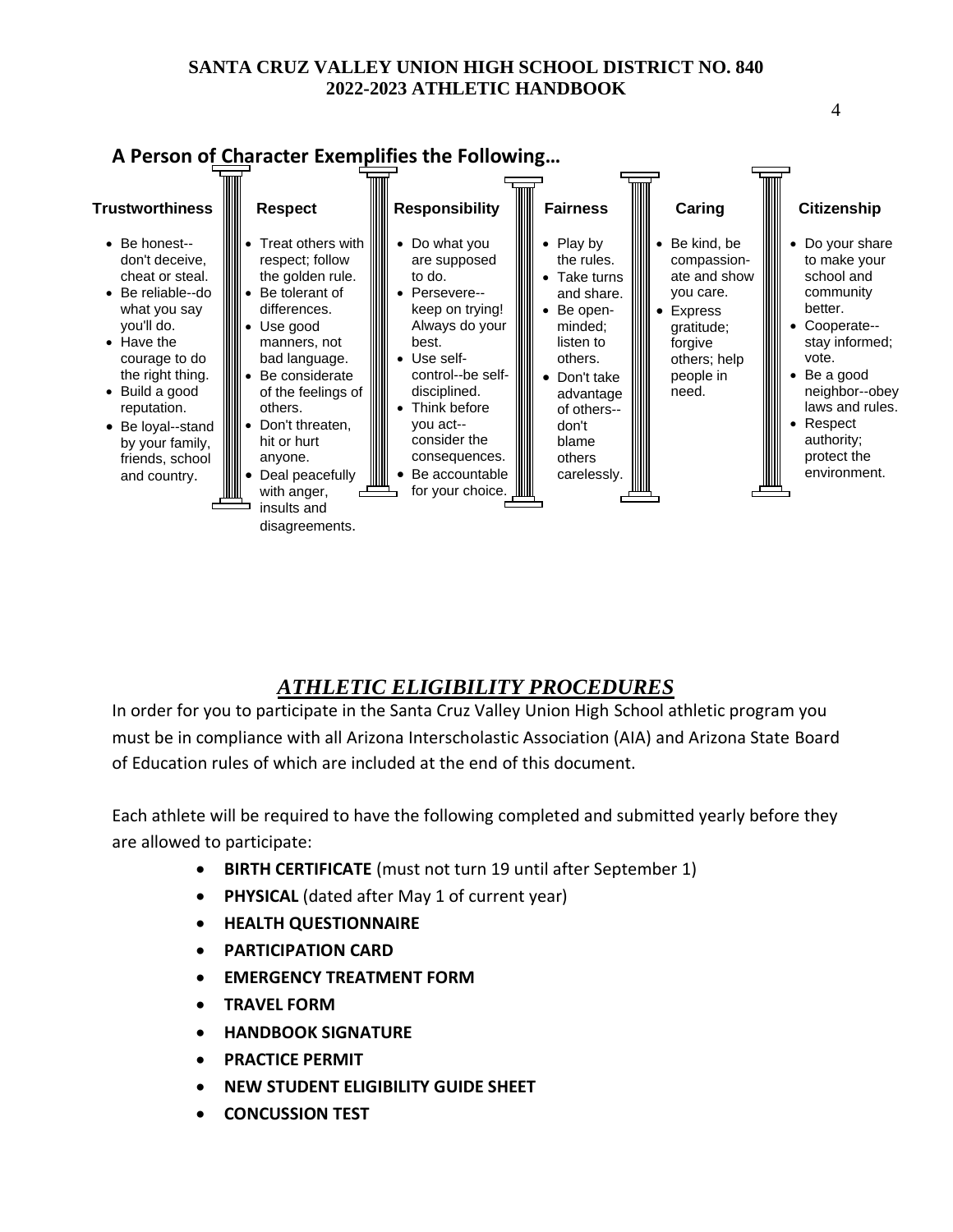#### *PRACTICE ATTENDANCE*

Students are expected to report for sports at the beginning of each sport's season as established by the A.I.A. and SCVUHSD with all paper work completed and practice permit in hand. Failure to do so may be detrimental to your placement on the team. Students have two weeks from the start date of that season of sport in which to go out for that sport. If the two week deadline is missed, students will not be allowed to participate unless they have extenuating circumstances and approval from the Athletic Director.

Team members are required to attend all scheduled practices and meetings during the established sports season, including school vacations that occur during these established sports' seasons. If circumstances arise whereby the student cannot attend a practice or meeting, the head coach must be notified prior to the missed practice/meeting by personal contact, phone call, or written statement from the parent or guardian. The validity of the reason for missing practice/meeting will be judged by the head coach. **Please note that with football players, the A.I.A. states that in order to participate in an intra-school varsity scrimmage, individual players must have had 10 practice sessions.**

#### *PENALTIES FOR MISSING PRACTICE/MEETINGS:*

- <span id="page-4-0"></span>• Each unexcused missed practice may result in the next game suspension.
- Three unexcused missed practices at any time during the season may result in the student being dropped from the team.
- Two or more excused missed practices in a week may result in the student athlete sitting out that week's game/event. This rule is to protect the student from possible injury due to missed practice/conditioning that week.

<span id="page-4-1"></span>

## *DUAL SPORT PARTICIPATION*

Students who would like to participate in two or more sports consecutively must have the permission from all Head Coaches involved. If they do not receive permission to do so from all they must choose between the sports and remain with that sport for the season.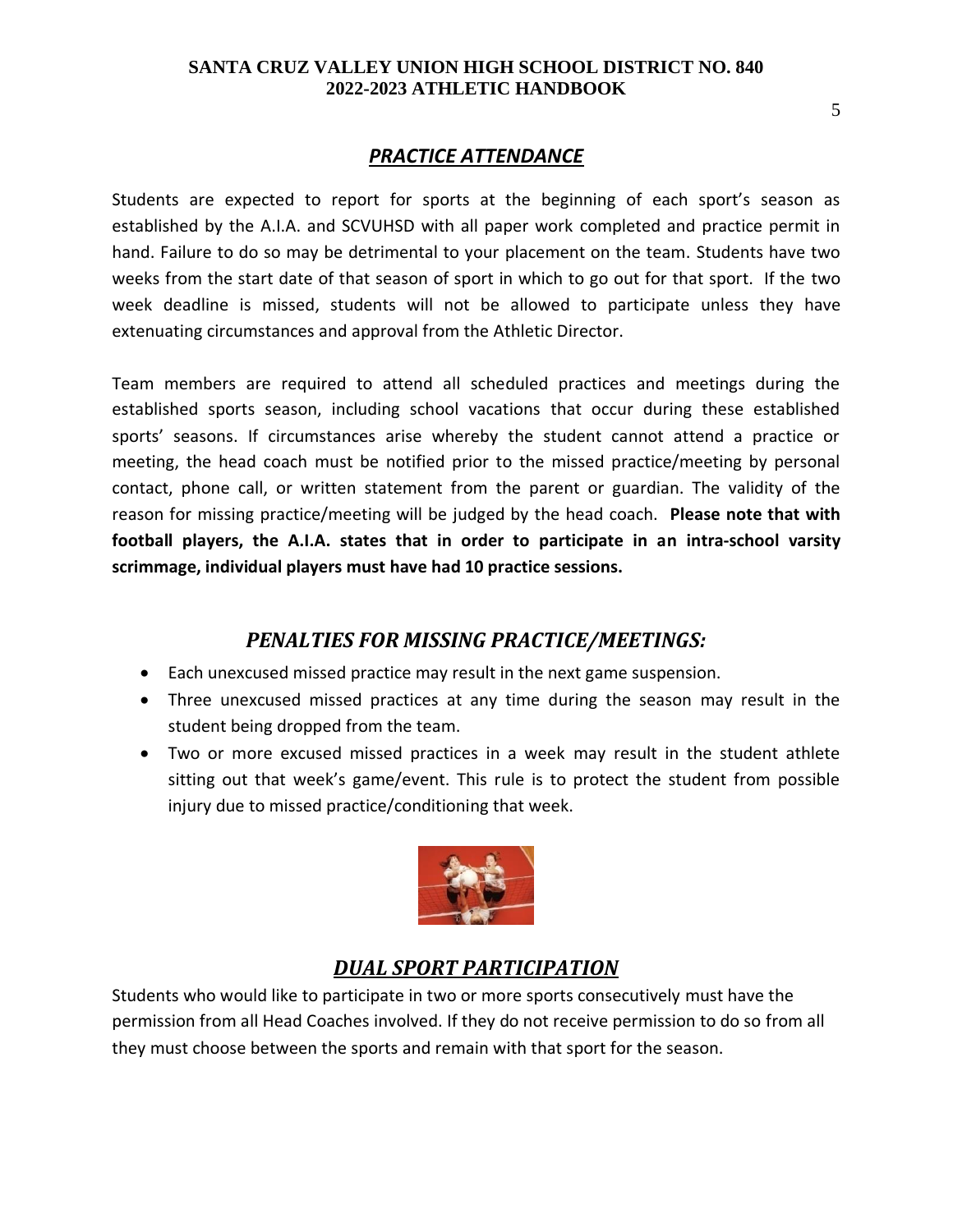#### *END OF SEASON CLEARENCE*

- All equipment and debt must be turned in or paid within one week of the last scheduled competition.
- Consequences: Underclassmen cannot participate in another sport or register until turned in. Seniors cannot participate in Graduation.
- **End of season clearance form signed by head coach**, before participating in another sport. Consequence: any athlete who quits or is released from a team will serve a 2 week or 4 game suspensions for the next season of sports. Consequences will be determined by the athletic director.

## *SAFETY AT PRACTICE*

Heat Problems- During hot weather conditions, athletes may be subject to heat cramps, heat exhaustion and heat stroke. Precautions must be taken:

- Annual physical examination (AIA required)
- Athlete must be in top physical condition.
- Gradual acclimatization to hot weather practice.
- Drink water throughout the day and water replacement every 20 minutes of heavy exercise.
- Weigh each day to ascertain there is less than a 3% weight loss.
- Nausea, incoherence, fatigue, weakness, vomiting, cramps, weak rapid pulse, visual disturbance and unsteadiness are all signs of trouble and a doctor should be contacted immediately.

MRSA (methicillin-resistant Staphylococcus aureus) is a potentially dangerous type of staph bacteria that is carried in the nose and common among athletes and other people sharing close quarters and personal-hygiene items like razors, towels, water bottles, and mats. Preventing infection:

- Wash hands often—use soap and warm water or an alcohol based waterless hand sanitizer.
- Keep cuts and scrapes clean—cover them with a bandage until healed.
- Avoid sharing personal items—use your own towel, bar soap, razor, water bottle or individual water cup.
- Wash clothing, linens and towels thoroughly—use warm water and laundry detergent.
- Dry laundry in a hot dryer—air drying doesn't kill bacteria as effectively.
- Clean and disinfect commonly touched objects.
- Take antibiotics as directed by your health care provider.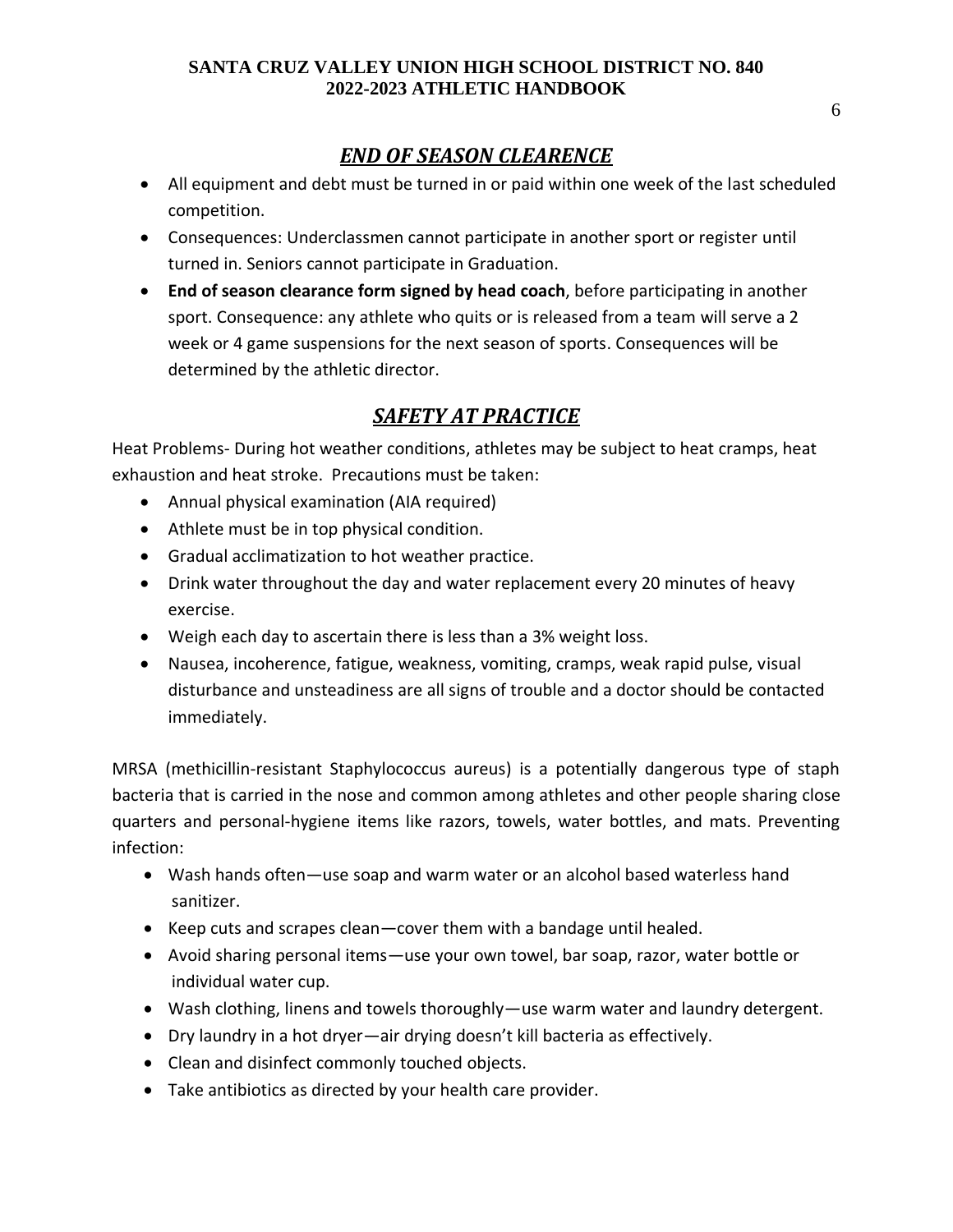Concussions- A potentially dangerous injury to the brain that must be taken seriously by athletes and coaches alike. All SCVUHS student athletes must understand the nature of concussions and the importance of taking every precaution in dealing with them when they may occur. The Athletic Department is committed first and foremost to your safety and well being, and you must communicate and work together with the coaching staff in following the protocol listed below:

#### A Fact Sheet for **ATHLETES WHAT IS A CONCUSSION?**

A concussion is a brain injury that:

- Is caused by a bump or blow to the head
- Can change the way your brain normally works
- Can occur during practices or games in any sport
- Can happen even if you haven't been knocked out
- Can be serious even if you've just been "dinged"

#### **WHAT ARE THE SYMPTOMS OF A CONCUSSION?**

- Headache or "pressure" in head
- Nausea or vomiting
- Balance problems or dizziness
- Double or blurry vision
- Bothered by light
- Bothered by noise
- Feeling sluggish, hazy, foggy, or groggy
- Difficulty paying attention
- Short Term Memory loss
- Confusion
- Does not "feel right"

#### **WHAT SHOULD I DO IF I THINK I HAVE A CONCUSSION?**

- **Tell your coaches and your parents.** Never ignore a bump or blow to the head even if you feel fine. Also, tell your coach if one of your teammates might have a concussion.
- **Get a medical** check **up.** A doctor or health care professional can tell you if you have a concussion and when you are able to return to play.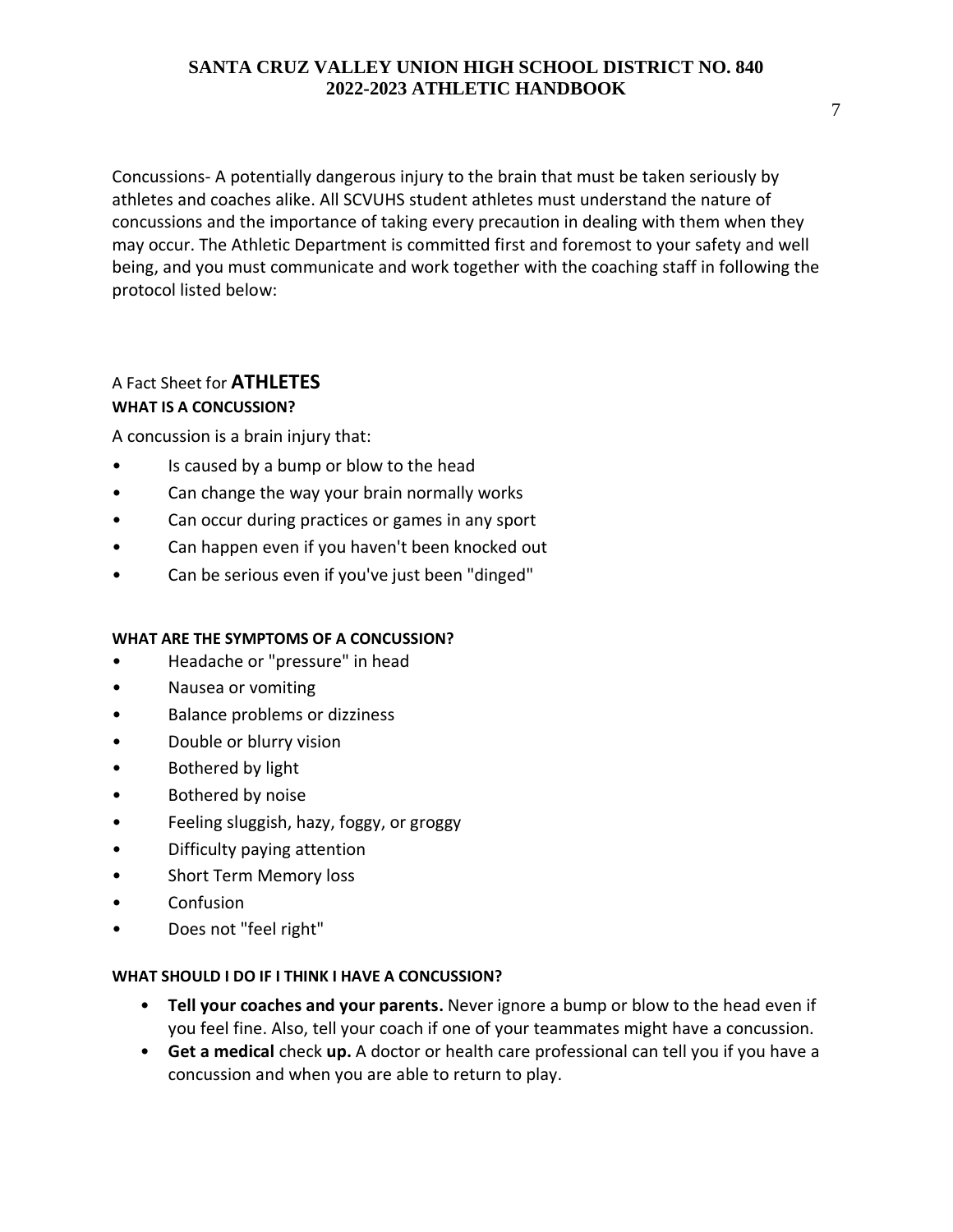• **Give yourself time to get better.** If you have had a concussion, your brain needs time to heal. While your brain is still healing, you are much more likely to have a second concussion. Second or later concussions can cause damage to your brain. It is important to rest until you get approval from a doctor or health care professional to return to play.

#### **HOW CAN I PREVENT A CONCUSSION?**

Every sport is different, but there are steps you can take to protect yourself.

- Follow your coach's rules for safety and the rules of the sport.
- Focus on your targeted goal and do not lower your head upon contact
- Do Not use your head as a weapon
- Practice good sportsmanship at all times.

Use the proper sports equipment, including personal protective equipment (such as helmets, padding, shin guards, and eye and mouth guards). In order for equipment to protect you, it must be:

- > The right equipment for the game, position, or activity
- > Worn correctly and fit well
- > Used every time you play

## *It's better* **to** *miss one game than the whole season.*

#### <span id="page-7-1"></span>*ATHLETIC TRAVEL*

<span id="page-7-0"></span>Students must travel to all athletic events in SCVUHSD transportation, unless prior approval is granted by SCVUHS administration. An athlete may be released only to a parent, guardian, or emergency contact provided a "Release to Parent" form has been completed and submitted at the beginning of the season. After the competition, the head coach must release the student in person to parent/guardian with a signature from the parent /guardian on the head coach's sign out form.

#### *CONSENT FOR TRAVEL, PARTICIPATION,AND EMERGENCY CARE*

It is further understood that any expense incurred will be paid by insurance or parent of the student. Payment of the expenses is not the schools responsibility.

#### *DROPPING*

• A student with the written release of the head coach of that sport may drop out of that sport within the first two weeks of that sport's season starting date, and will be free to immediately participate in any other extracurricular activity at SCVUHS. Student athletes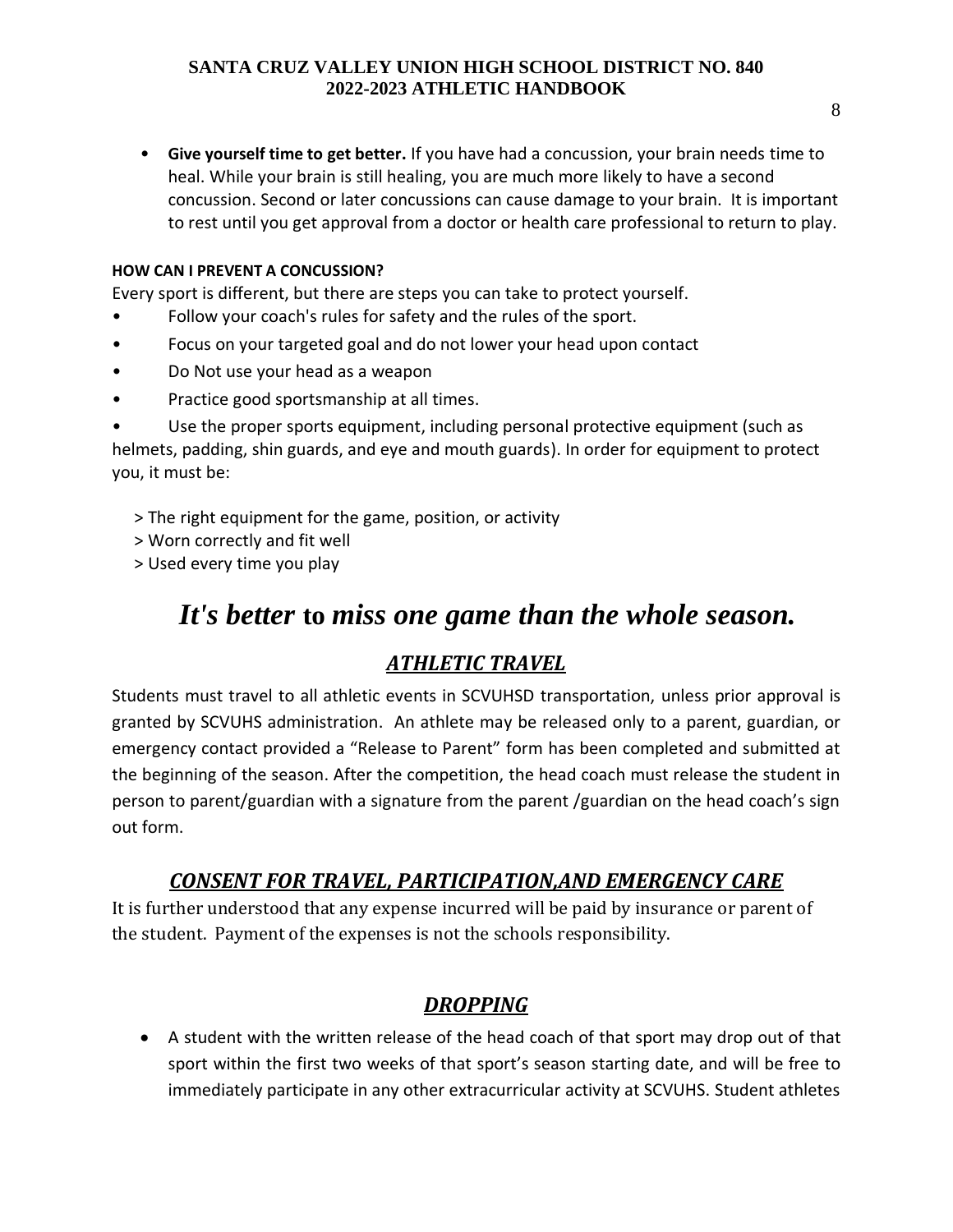9

who are granted an extension to join late due to prior season playoffs, will have a two week grace period to drop sport after joining without penalty.

- If no release is granted, the student must sit out until that sport's season is over before going out for another sport.
- If a student drops after the two-week period, that student will not be allowed to participate in another sport until an end of season form is signed by the head coach.
- Consequence for dropping after two-week period: any athlete who quits or is released from a team will serve a 2 week suspensions from all game/contest, not to exceed 4 games/contest. Suspension will be served the next season of sport athlete chooses to participate in.
- In any case, if a student drops from a sport he/she must turn in and/or pay for missing equipment immediately and will not be released to play another sport.

## *ACADEMIC ELIGIBILITY*

#### <span id="page-8-0"></span>**Eligibility to start a semester**

- Students with adequate credits earned based on their grade level are eligible at the start of each season of sport as determined by the A.I.A.
- Students who have made satisfactory progress toward promotion or graduation, but failed a class(s) at the end of the semester, begin the new semester/season of sport under "advisement". This advisement period is 4.5 weeks (grading period) This "Advisement" period is 4.5 weeks (grading period) and student athletes must be passing all classes weekly during this period to participate in a contest. Regular athletic eligibility procedures will resume for these students at the end of this 4.5 week "Advisement" period.

#### **Adequate yearly progress toward promotion/graduation**

To be eligible; Sophomores must have earned 70% of 6.5 credits or **4.50 credits** Juniors must have earned 78% of 13 credits or **10.25 credits** Seniors must have earned 86% of 19.5 credits or **16.75 credits**

Freshmen are automatically eligible to start their first sport here at SC. Once they are out for a sport the eligibility policy kicks in.

#### **Eligibility through a semester**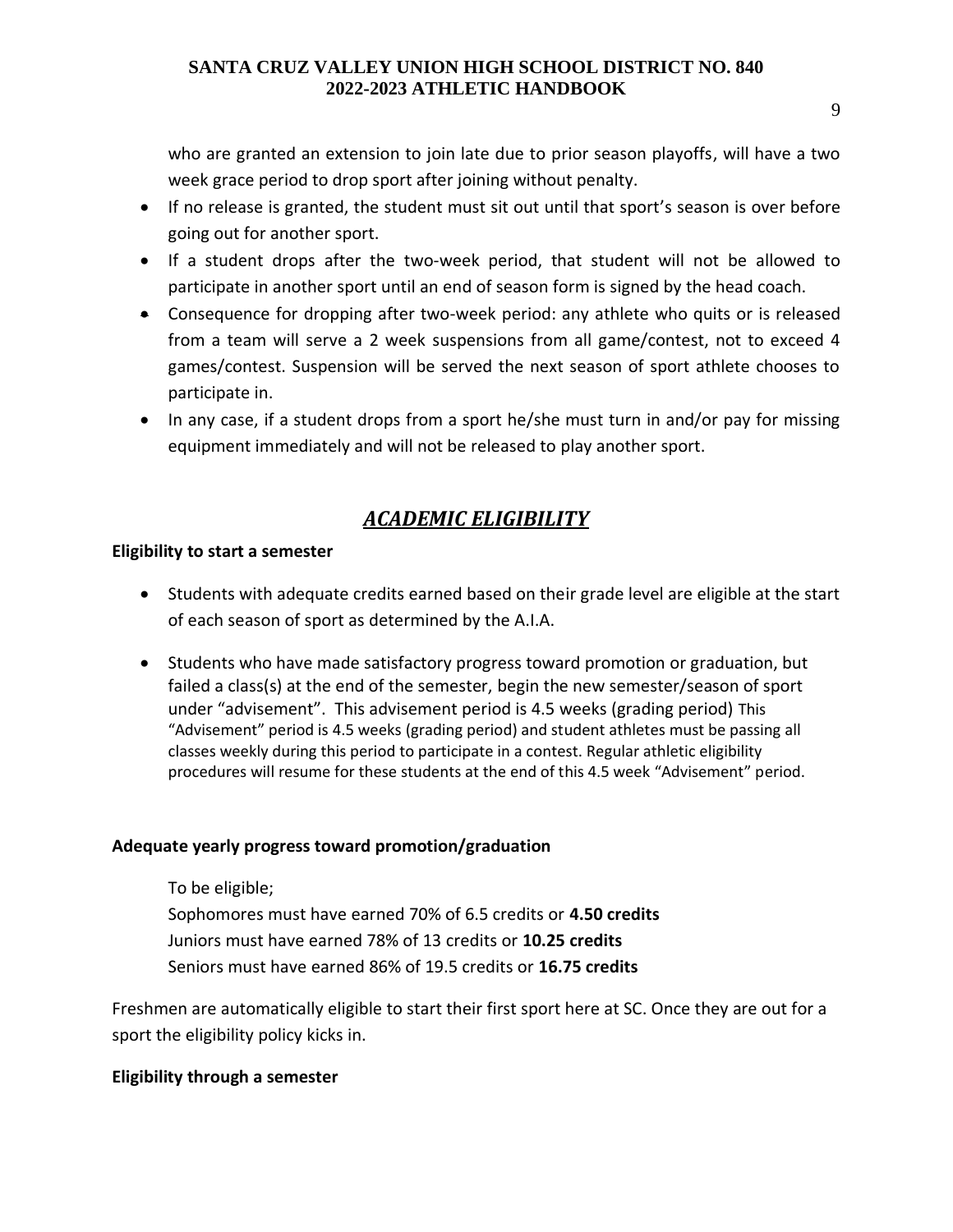Students with adequate credits earned based on their grade level are eligible at the start of each season of sport as determined by the A.I.A.

- Official grades will be every 4.5 weeks (progress reports). Students with a 59% or below in any class(s) will be ineligible the following Monday.
- These students will remain ineligible (may practice only) until they have raised their grade(s) to 60% or better.
- Students who become ineligible must attend tutoring after school. Once they are passing that class(s), student will turn into the Athletic Director official documentation signed by teacher(s) showing a passing grade(s).
- AD will notify coaching staff at this point that the student has regained their eligibility for the remainder of the grade check period.

#### **Non-Satisfactory Progress Eligibility**

- Students who have not met the minimum number of credits toward promotion or graduation are ineligible for the start of the first semester unless they have attended summer school and have earned enough credits to get back on track for promotion or graduation. In this case, they become eligible to start the semester.
- Students who have earned enough credits for promotion or graduation during the semester (credit recovery) and at end of the first semester become eligible at that point.

#### **Transfer Students Eligibility**

- Students who have transferred to Santa Cruz Valley Union High after their freshman year will have their satisfactory progress toward promotion or graduation determined by an administrative committee made up of the principal, athletic director, counselor, or their designees. All other AIA transfer requirements must be met. For more information on student transfer rule see AIA Bylaws 15.10
- Transfer students and the parents/guardians must complete AIA 520 transfer form and turn it into Athletic Director

#### **Parent Notification of ineligibility**

• Every  $3^{rd}$  week of a 4.5 week grading period, notice will be given to students by their coach.(R7-2-808, State Board of Education)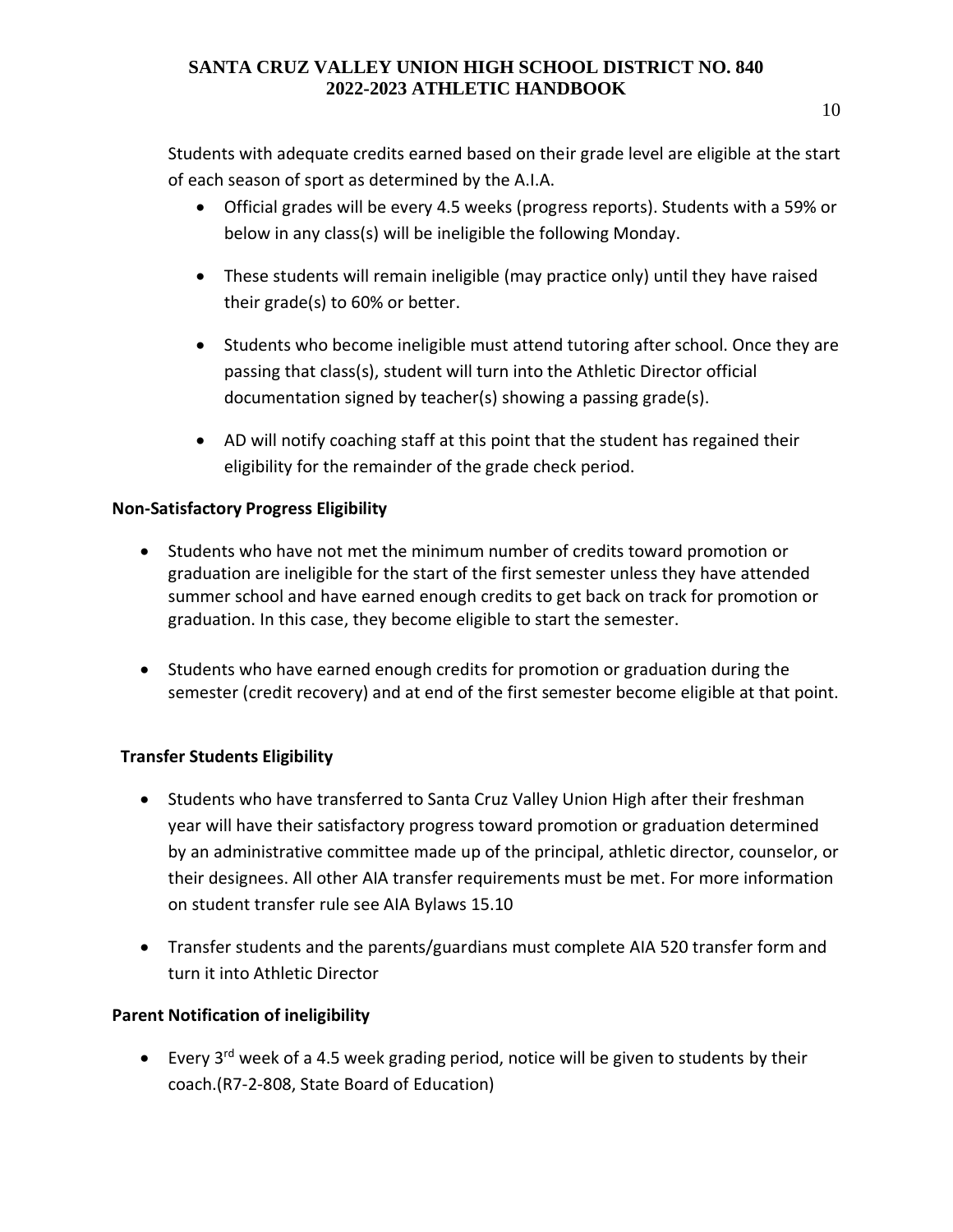• Every progress report (4.5 weeks), students and their parents will receive a phone call or written notification that ineligibility has been determined.(R7-2-808, State Board of Education)

#### **Teacher Tutoring**

- Teachers are available from 7:30 am—7:55 am, 3:11 pm—3:41 pm, and by appointment for tutoring all students. (R7-2-808, State Board of Education)
- Unofficial grade checks will be run weekly. Students with a 59% or below in any class(s) must attend tutoring in order to participate in practice. Student must provide coach with a tutoring pass from teacher. Missed practice for not attending tutoring is considered unexcused.

#### **Additional eligibility Information**

- Grades 9, 10, and 11 students must take a minimum of 5 classes per semester (AIA).
- Students who have been put on a nine day suspension pending an LTS Hearing may lose athletic eligibility for the remainder of the school year.

## *SCHOOL ATTENDANCE/ATHLETIC PARTICIPATION ELIGIBILITY*

As student-athletes you are **role models**, which means you become leaders by example, and staff and students will be looking at everything you do both on the field/court, but more importantly in school. The SCVUHS athletic program expects all student-athletes to be in class, on time, and be prepared and ready to learn.

A student-athlete is ineligible to participate in, practice or compete in their sport any day during which he/she is on suspension. Student-athletes must understand that missing practice/games due to suspensions are unexcused. Multiple school suspensions may result in removal from the athletic team.

#### *PENALTIES FOR MISSING SCHOOL:*

• A student-athlete is ineligible to participate in practice or compete in any team or individual athletic competition on the day they are absent from school.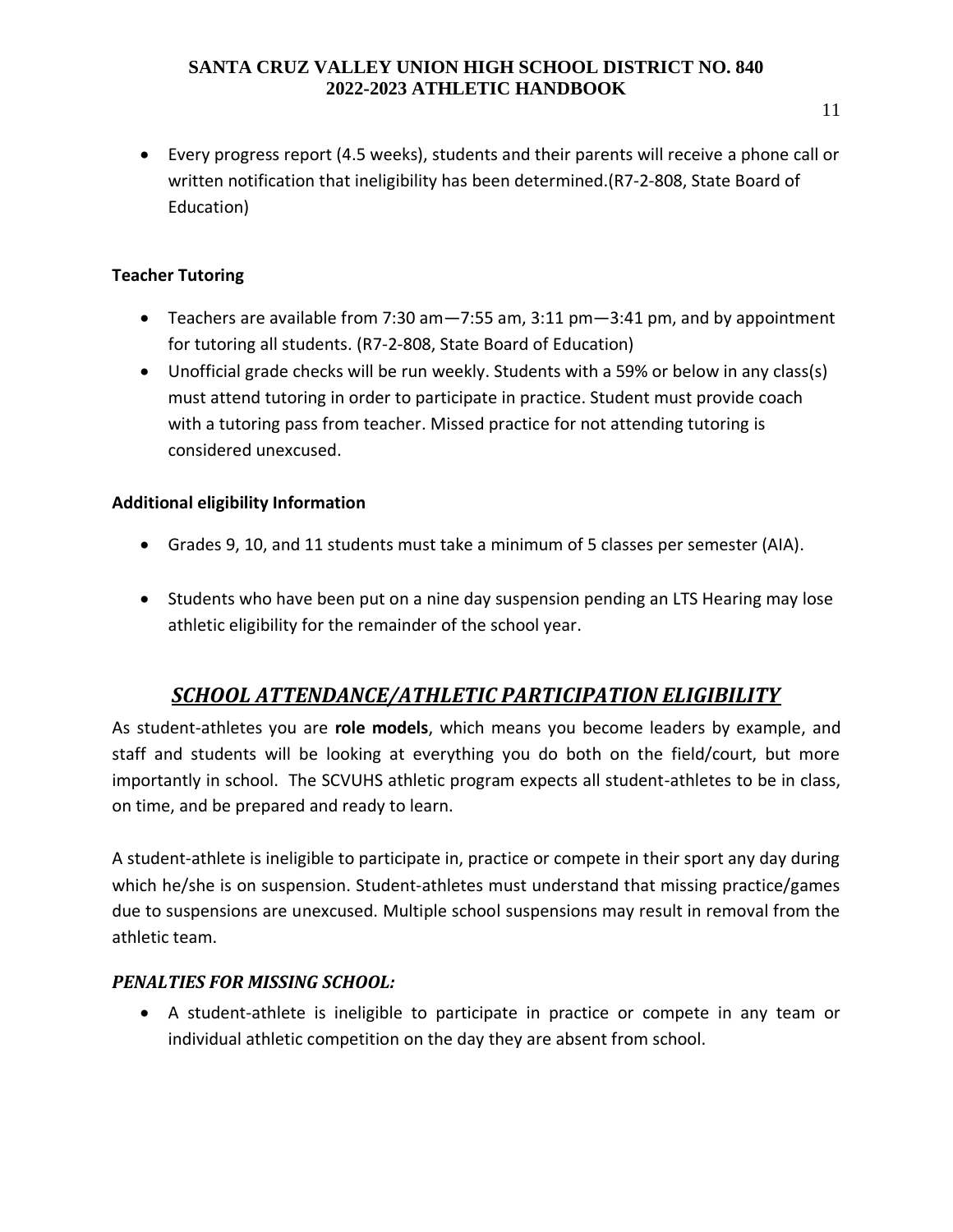## **\*\*Per AIA rules if a student misses an entire day of school excused or not excused they may not participate in athletic competition that day.**

#### <span id="page-11-0"></span>*SPORTS PARTICIPATION/OFF SEASON TRAINING*

We encourage all students to participate in as many sports as possible. However students will not be allowed to participate in more than one sport during a season unless agreed by all head coaches involved.

Athletes must also be aware of the A.I.A. rule which limits a high school student athlete to competition only on a school team. A student who is a member of a school team shall not practice or compete with any other group, club, organization, association, etc., in that same sport during the interscholastic season of competition." This rule applies to team sports only. Any student violating this rule shall forfeit his/her eligibility for a minimum of the balance of the season for that sport or up to a maximum of one calendar year.

As student-athletes you are also expected to maintain and develop higher levels of physical

#### **"If you believe in yourself, have dedication and pride and never quit, you'll be a winner. The price of victory is high, but so are the rewards."** Paul "Bear" Bryant

fitness necessary for optimal performance and injury prevention. In order to do this you are expected to participate in the SCVUHS unified off-season weight training and conditioning program offered throughout the year. Along with the off-season conditioning program you are encouraged to participate in each sport's summer program which does not preclude participating in other summer recreational athletic programs such as Junior and Senior League.

#### *DUST DEVIL DO-RIGHT CODE*

<span id="page-11-1"></span>Participation in athletics here at Santa Cruz Valley Union High School is a *Privilege* and as a Dust Devil student-athlete, you have made the choice to be a role model who maintains a higher degree of citizenship and scholarship throughout the year.

Hence, we expect you to conduct yourself at all times and places in a manner that reflects credit upon yourself, your family, your team(s), your school, and your community.

#### **1. IT IS RIGHT TO STAY DRUG, ALCOHOL, AND TOBACCO-FREE**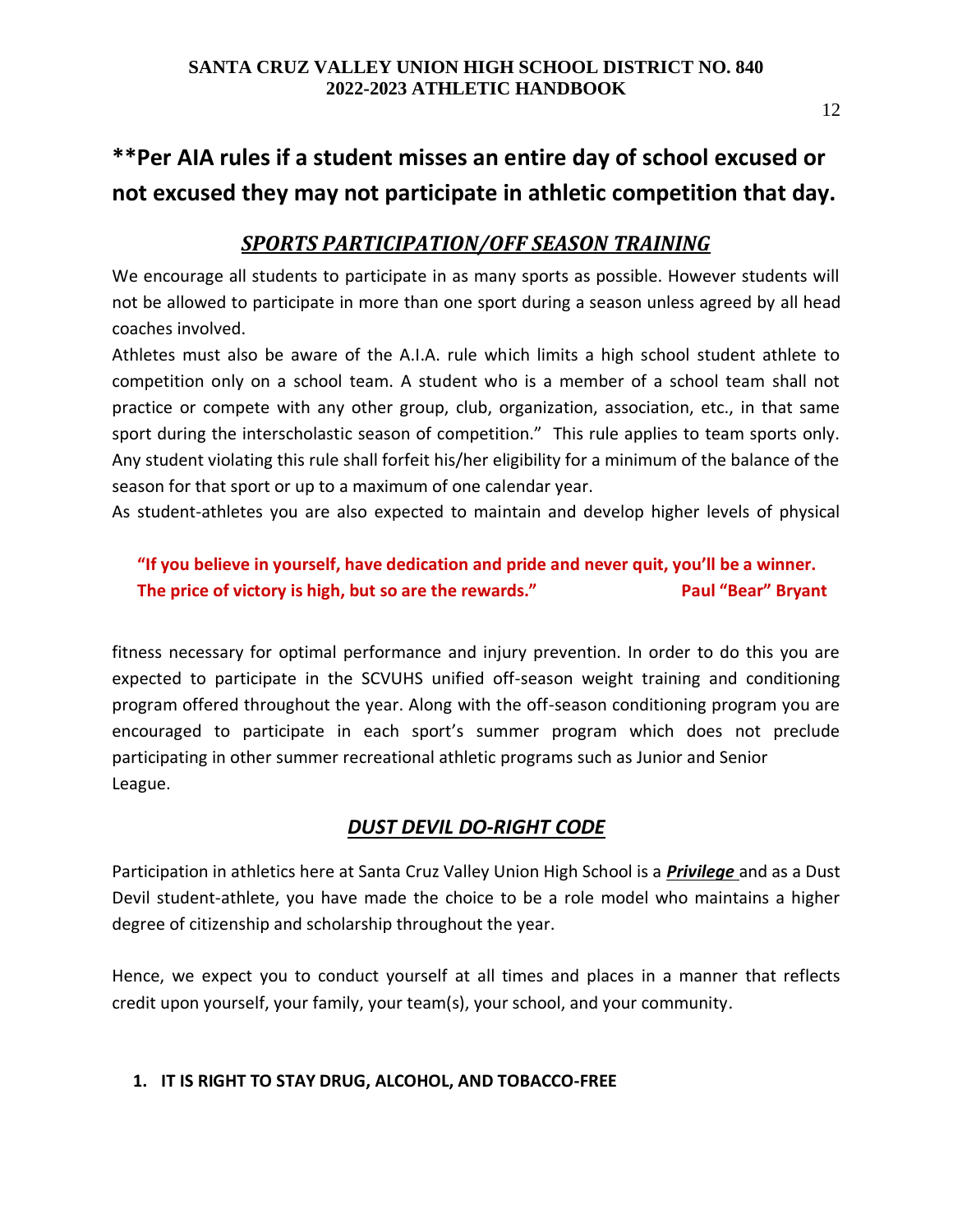Being under the influence**,** the use of, possession of, or sale of illegal drugs, alcohol, or tobacco products at any time or place is unacceptable. The penalty for being under the influence, use of, possession of, or sale of illegal drugs, alcohol, and tobacco or any related aforementioned paraphernalia at school or a school related function is as follows:

**FIRST OFFENSE:** Suspension from the Athletic program for one calendar year, unless;

- The student attends an intervention program and presents documentation of successful completion
- Tests clean

When documentation is presented of successful completion of the intervention program and of a clean test, the student will regain eligibility no earlier than 2 weeks after completion of intervention program and a clean test.

*\*\*These consequences are pending the outcome of disciplinary hearing.* 

 **SECOND OFFENSE:** PERMANENT SUSPENSION FROM ALL ATHLETICS WHILE A HIGH SCHOOL STUDENT AT SCVUHS.

If this violation occurs out of school and you are charged with the use of, possession of, or sale of illegal drugs, alcohol, or tobacco products, you will be suspended until charges are dropped or there is a conviction. If charges are dropped, you will be allowed to continue to participate in athletics. If convicted, the penalty will be permanent suspension from all athletics while a student at SCVUHS.

#### **2. IT IS RIGHT TO BE A GOOD ROLE MODEL AND SCHOOL LEADER**

As an athlete, you are expected to be a lady/gentleman at all times. Courteous behavior to teachers, staff, adults as well as other students is a priority. Swearing, cussing, or negative gestures will not be tolerated at any time or place. If referred:

| <b>FIRST OFFENSE:</b>                    | Athletic behavior modification. (Extra running, locker |
|------------------------------------------|--------------------------------------------------------|
|                                          | room/weight room clean up, etc.)                       |
| <b>SECOND OFFENSE:</b> Sit out one game. |                                                        |
| <b>THIRD OFFENSE:</b>                    | Removal from team.                                     |

A. As a student first and athlete second, you must understand that school comes first and foremost. Your attitude and behavior on campus and in the classroom must reflect this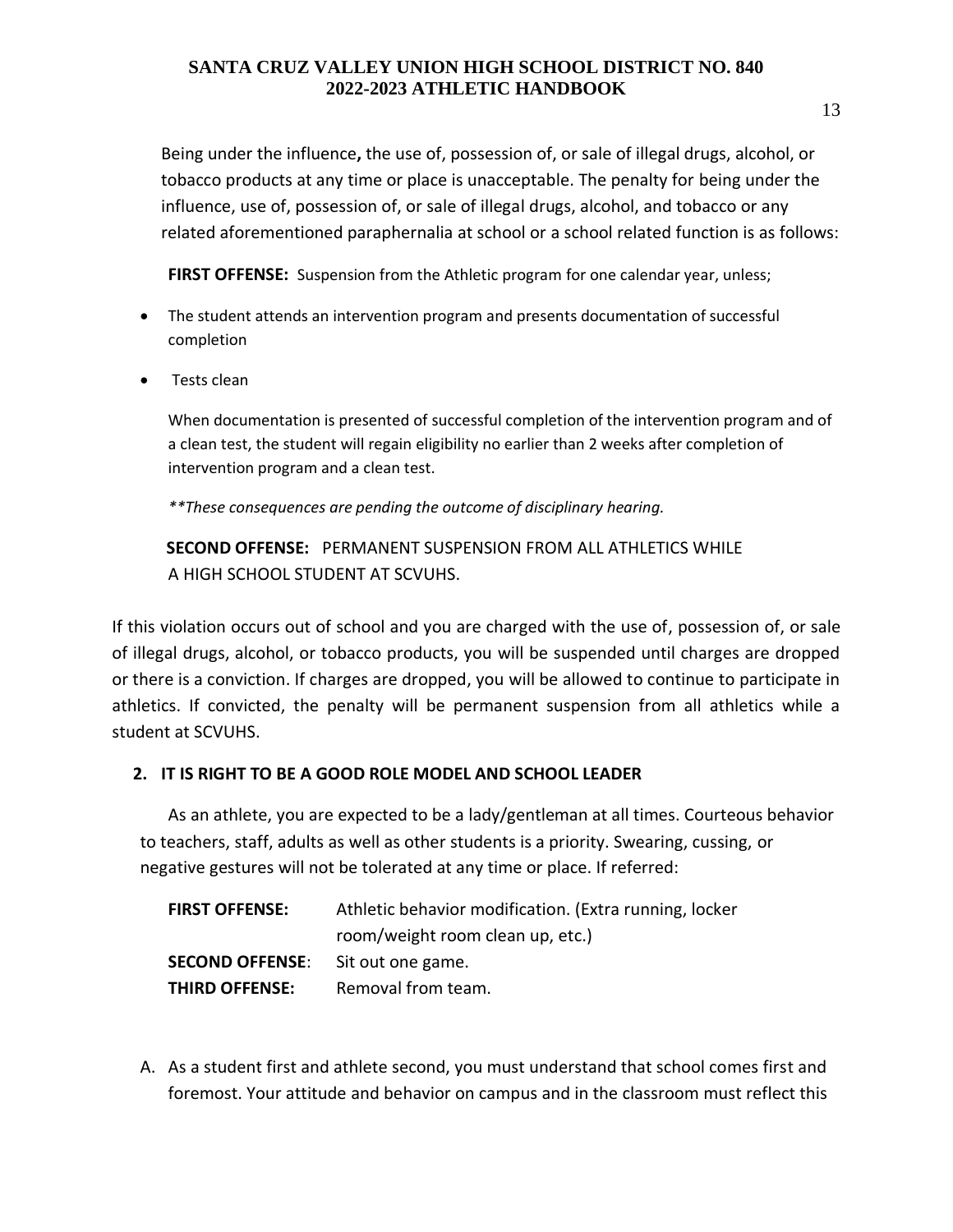by arriving at class on time, prepared to learn, and being pleasant and respectful at all times. If referred:

| <b>FIRST OFFENSE:</b>                    | Athletic behavior modification. (Extra running, locker |
|------------------------------------------|--------------------------------------------------------|
|                                          | room/weight room cleanup, etc.)                        |
| <b>SECOND OFFENSE:</b> Sit out one game. |                                                        |
| <b>THIRD OFFENSE:</b>                    | Removal from team.                                     |

B. As an athlete you are expected to look and act the part of an athlete at all times. This means keeping yourself clean, well-groomed, and in dress code. If referred:

| <b>FIRST OFFENSE:</b>  | Athletic behavior modification. (Extra running, locker |
|------------------------|--------------------------------------------------------|
|                        | room/weight room cleanup, etc.)                        |
| <b>SECOND OFFENSE:</b> | Sit out one game.                                      |
| <b>THIRD OFFENSE:</b>  | Removal from team.                                     |

C. As a student-athlete you will maintain your eligibility by keeping a "60%" average in each class per grading period (4.5 weeks). However we expect all student-athletes to work just as hard in the classroom to achieve more than the minimum, just as they do in athletic arenas. If you are ineligible, you will not be allowed to participate for the next 4.5 weeks.

#### **3. IT IS RIGHT TO BE A GOOD CITIZEN**

The SCVUHS athletic department has a zero tolerance policy toward the following infractions that occur on or around school property. In addition, school rules apply to offcampus, school-sponsored events and activities.

- Weapons, including the use or possession of dangerous instruments and explosive devices
- Vandalism
- Theft

#### **FIRST OFFENSE:**

SUSPENSION FROM THE ATHLETIC PROGRAM FOR THE REMAINDER OF THE SCHOOL YEAR. MAY COME OUT FOR ATHLETICS THE FOLLOWING YEAR, PROVIDING THE STUDENT SUCCESSFULLY MEETS THE TERMS OF THE LTS HEARING.

#### **SECOND OFFENSE**:

PERMANENT SUSPENSION FROM ALL ATHLETICS SANTA CRUZ VALLEY UHS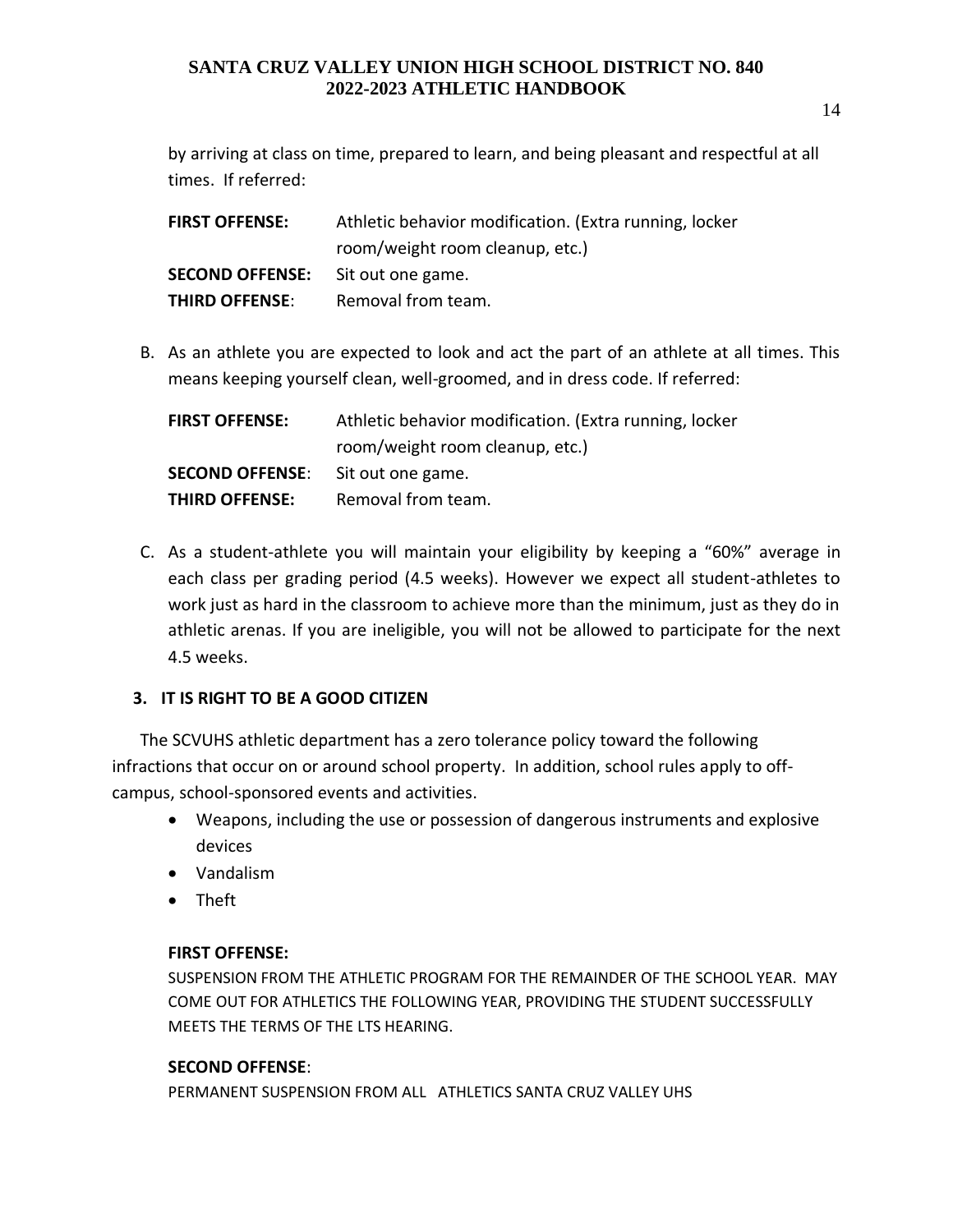**NOTE**: Athletes will avoid any act which violates the laws of the state. An athlete convicted of violating a law of the state during the season may be removed from the athletic program for one calendar year. A second violation will result in permanent suspension from all SCVUHS athletics.

#### **4. IT IS RIGHT TO PRACTICE GOOD SPORTSMANSHIP**

As an athlete, you are expected to follow all rules and regulations as they pertain to the sport you are out for. This also means accepting all calls, judgments, and decisions made by the officials during a contest. Unsportsmanlike penalties will be dealt with by the coach; however ejections from a contest will be handled by the SCVUHS Administration which may result in suspension from school and or removal from the team.

Coaches are required to report to the school administration severe infractions such as drug/alcohol use, theft, etc. that occurs on school property or during a school sponsored activity. Any infraction that occurs on school property or during a school sponsored activity is subject to school district consequences by an administrator in addition to athletic consequences by a coach.

Athletic Awards:

- Students may earn Varsity letters, bars for number of years lettered and J.V. certificates by completing the season without incident and meeting the minimum amount of participation in games/events as determined by each sport's head coach, which will be distributed at the end of year awards assembly
- The SCVUHS Athletic Department will award an SCVUHS athlete who meets the criteria for the awards. Voting will be determined by the SCVUHS head coaches and Athletic Director.

#### <span id="page-14-0"></span>**Awards include**

**Male and Female Senior Athlete of the Year Award Most Inspirational Senior Athlete of the Year Award Jimmy Myers Memorial Scholarship** *\*\*These recognitions will be awarded pending the availability of eligible candidates.*